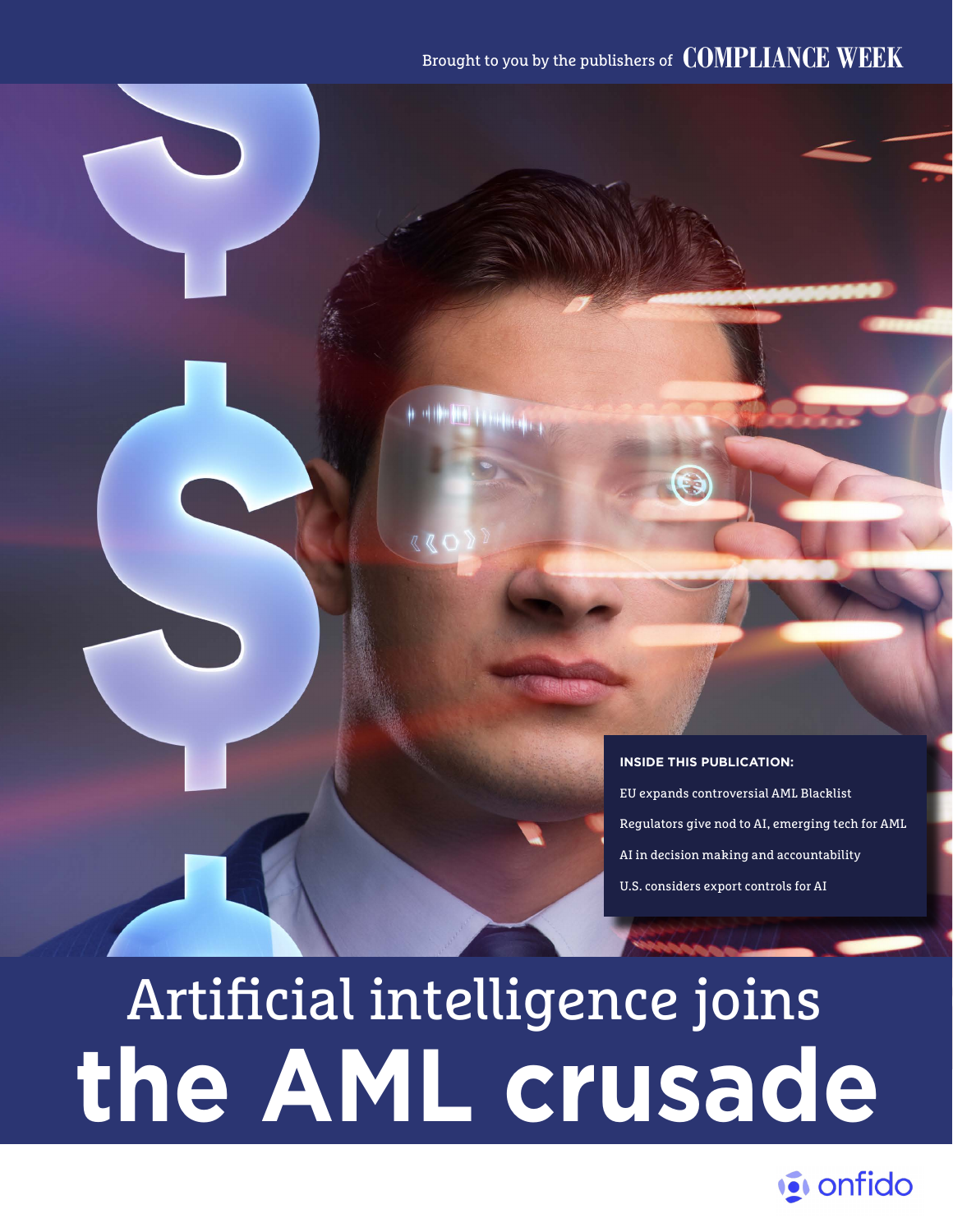### About us

### **COMPLIANCE WEEK**

Compliance Week, published by Wilmington plc, is an information service on corporate governance, risk, and compliance that features a weekly electronic newsletter, a monthly print magazine, proprietary databases, industry-leading events, and a variety of interactive features and forums.

Founded in 2002, Compliance Week has become the go to resource for public company risk, compliance, and audit executives; Compliance Week now reaches more than 60,000 financial, legal, audit, risk, and compliance executives[. http://www.complianceweek.com](http://www.complianceweek.com)



#### **Onfido is the new identity standard for the internet.**

Our AI-based technology assesses whether a user's government-issued ID is genuine or fraudulent, and then compares it against their facial biometrics. That's how we give companies like Revolut, Zipcar and Bitstamp the assurance they need to onboard customers remotely and securely. Our mission is to create a more open world, where identity is the key to access.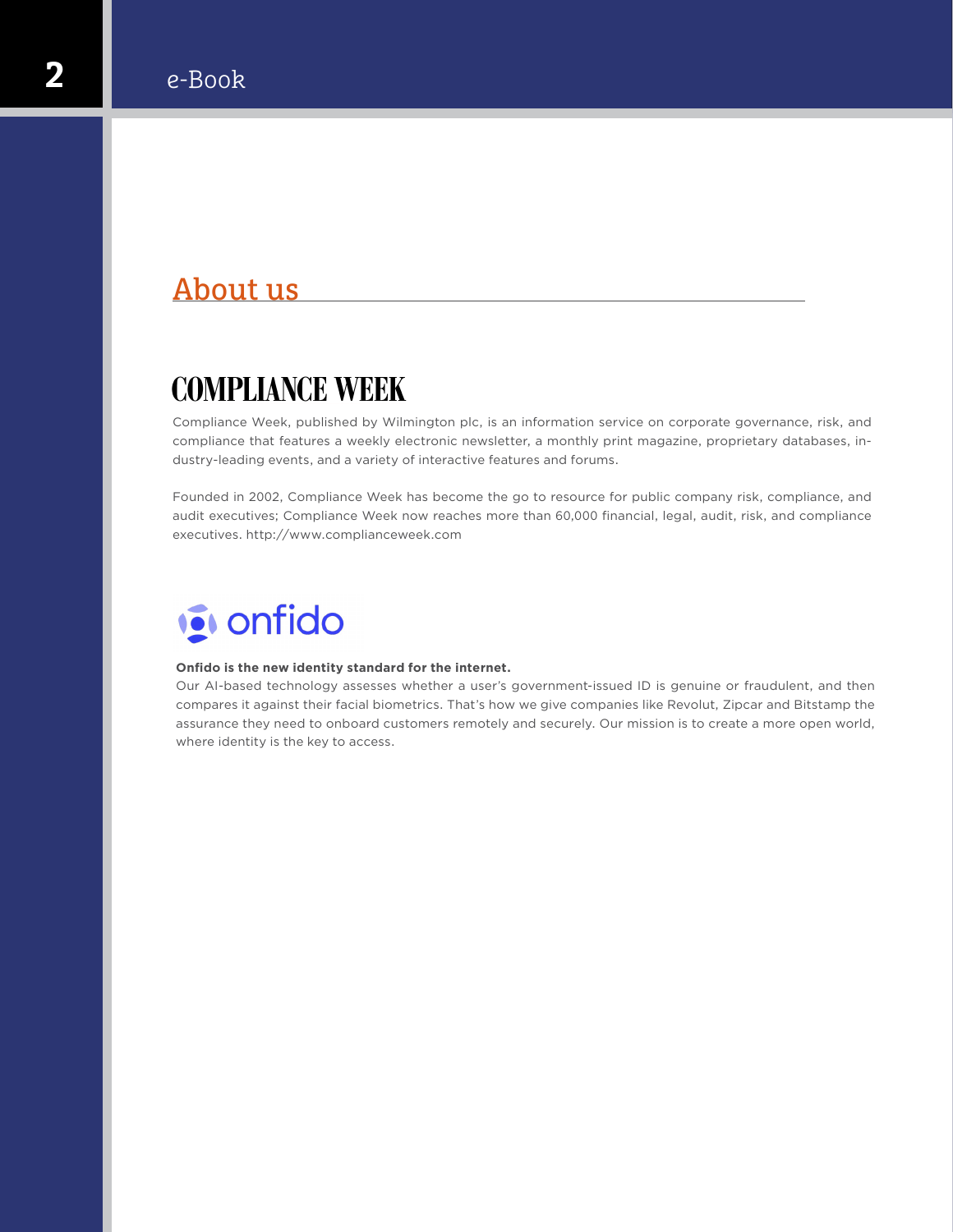

### Inside this e-Book

| EU expands controversial AML Blacklist           | 4 |
|--------------------------------------------------|---|
| Regulators give nod to AI, emerging tech for AML | 6 |
| AI in decision making and accountability         | q |
| U.S. considers export controls for AI            |   |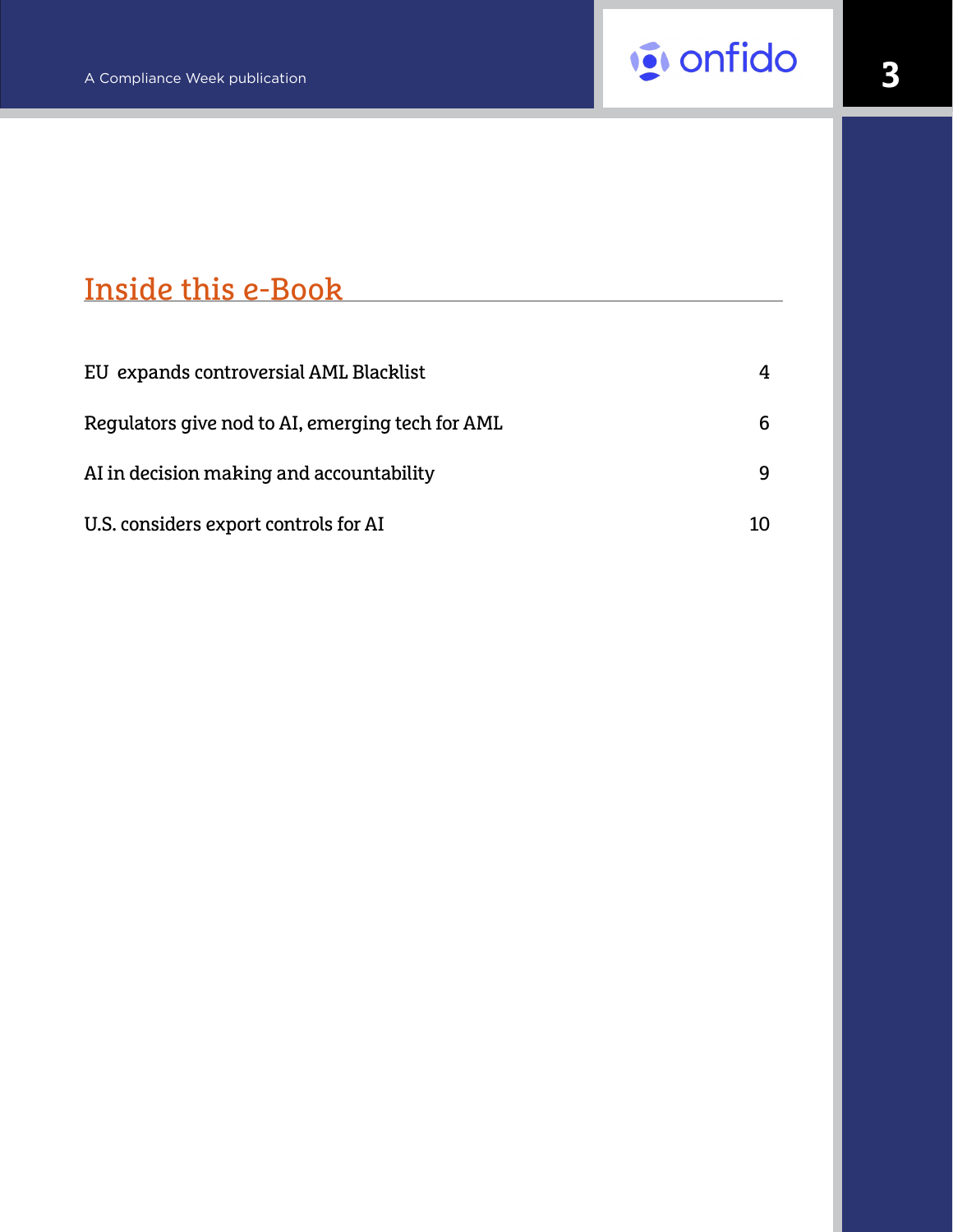

# **EU expands controversial AML Blacklist**

**Jaclyn Jaeger** explores the European Commission's new blacklist of countries with AML deficiencies.

The European Commission has adopted a proposed blacklist of countries it identified as<br>having significant deficiencies in their anposed blacklist of countries it identified as having significant deficiencies in their anti-money laundering and counter-terrorist financing regimes. "The aim of this list is to protect the EU financial system by better preventing money laundering and terrorist financing risks," the Commission said. The EU list of high-risk third countries was first published in 2016, under a mandate by the Fourth Anti-Money Laundering Directive (AMLD 4).

When the Fifth Anti-Money Laundering Directive (AMLD 5) came into force in 2018, it expanded the criteria for spotting high-risk third countries, including the availability and exchange of details on the beneficial owners of legal persons and legal arrangements. "This will help better address risks stemming from the setting up of shell companies and opaque structures which may be used by criminals and terrorists to hide the real beneficiaries of a transaction, including for tax evasion purposes," the EC said.

Other criteria under AMLD 5 include: criminalisation of money laundering and terrorist financing; customer due diligence and recordkeeping requirements; reporting of suspicious transactions; the powers and procedures of competent authorities; their practice in international cooperation; and the existence of dissuasive, proportionate, and effective sanctions.

The new list, published on 13 February 2019, is the first to use the stricter criteria of AMLD 5 and a new method-ology developed by the Commission to identify high-risk countries. The Commission said its new methodology complements the efforts of the Financial Action Task Force—the global standard-setting body for combating money laundering, terrorist financing—by addressing risks that are specific to the European Union. "The result is a more ambitious approach for identifying countries with deficiencies posing risks to the EU financial system," the SEC said.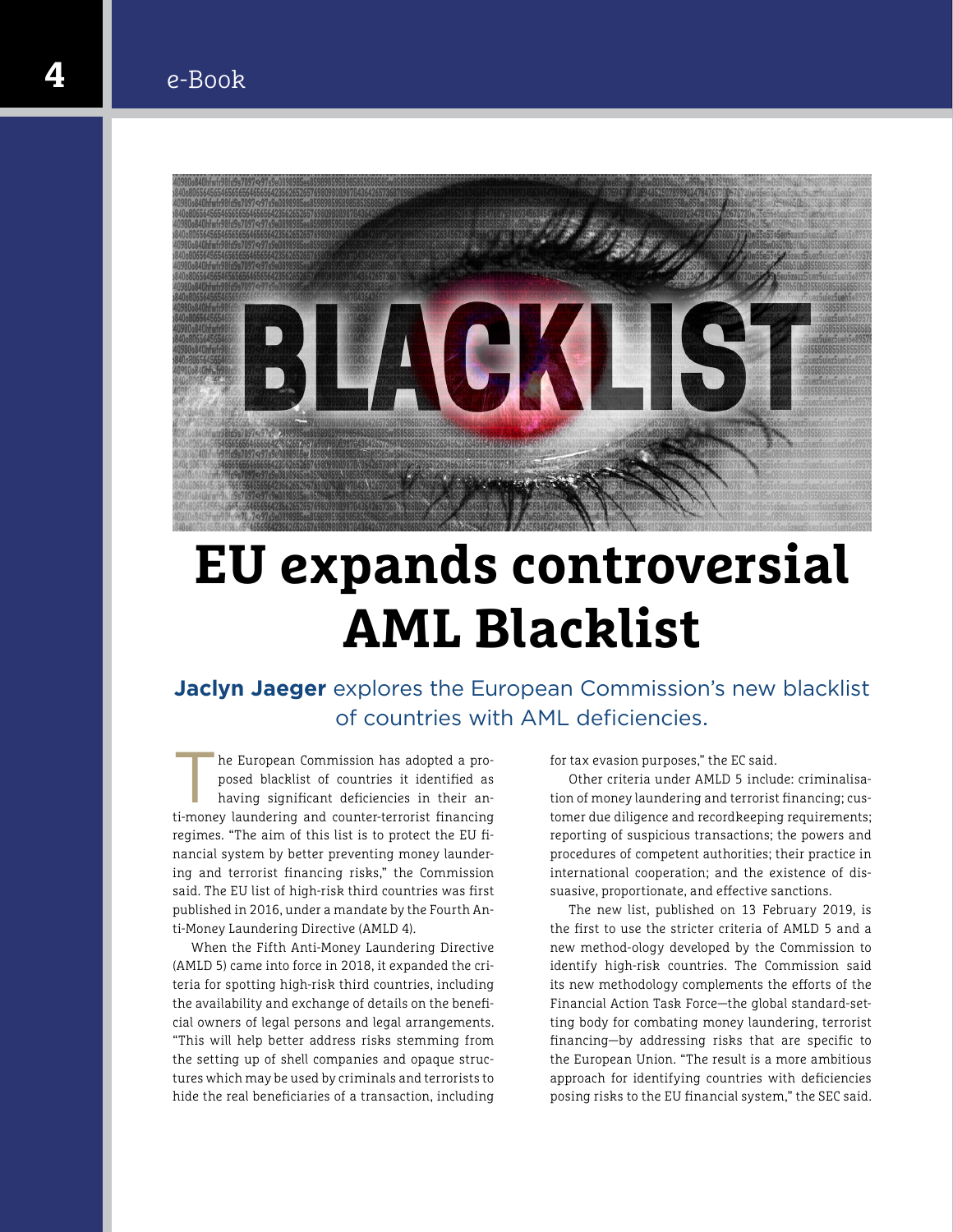# A Compliance Week publication **50 and 2011 to the United States of the United States and American Compliance Week publication**

The list has been established based on an analysis of 54 "priority" jurisdictions. The countries assessed meet at least one of the following criteria specific to the European Union: They have systemic impact on the integrity of the EU financial system; they are reviewed by the International Monetary Fund as international offshore financial centres; or they have strong economic ties with the European Union.

The new list now includes 23 countries, including 12 countries listed by the FATF. An additional 11 jurisdictions have been identified by the Commission, including the U.S. territories of Puerto Rico, Guam, American Samoa, and the U.S. Virgin Islands, as well as Afghanistan, Iraq, Libya, Nigeria, Panama, Puerto Rico, Samoa, and Saudi Arabia.

Sixteen listed countries are already on the original EU list. The Commission also delisted several countries previously included on the EU list: Bosnia-Herzegovina, Guyana, Lao PDR, Uganda, and Vanuatu.

Many have pushed back on the EU's blacklist. In a statement, the U.S. Department of the Treasury said it has "significant concerns about the substance of the list and the flawed process by which it was developed."

The FATF already develops a list of high-risk jurisdictions with AML deficiencies as part of a careful and comprehensive process. "Because of the FATF's work, virtually all countries around the world are subject to a rigorous peer-review methodology that examines the legal frameworks to counter illicit finance as well as how effectively jurisdictions implement them," Treasury said. "These reviews are an intensive process involving careful review of the legal framework, extensive fact gathering, and onsite visits in which assessors engage in robust, iterative dialogues with assessed jurisdictions."

The European Commission's process for developing its list contrasts starkly with FATF's thorough methodology, Treasury said. "Beyond our concerns with the listing methodology, the Treasury Department rejects the inclusion of American Samoa, Guam, Puerto Rico, and the U.S. Virgin Islands on the list."

"The commitments and actions of the United States in implementing the FATF standards extend to all U.S. territories," the Treasury added. "Moreover, the Treasury Department was not provided any meaningful opportunity to discuss with the European Commission its basis for including the listed U.S. territories.

The Treasury Department added that it does not expect U.S. financial institutions to take the European Commission's list into account in their AML and counter-terrorist financing policies and procedures.

European financial institutions, however, must apply enhanced due diligence on financial operations involving customers and financial institutions from listed high-risk third countries. Customer due diligence corresponds to a series of checks and balances that financial institutions must use where there's a high risk of money laundering or terrorist financing. Enhanced due diligence measures include extra checks and monitoring of those transactions by banks to prevent, detect, and stop suspicious transactions.

AMLD 5 clarifies the type of enhanced due diligence measures that European financial institutions must conduct, including: obtaining additional information on the customer, the beneficial owner(s), the intended nature of the business relationship, the source of funds and source of wealth of the customer and the beneficial owner(s), and the reasons for the intended or performed transactions; obtaining the approval of senior management for establishing or continuing the business relationship; and conducting enhanced monitoring of that relationship by increasing the number and timing of controls and selecting patterns of transactions that need further examination.

"Coupled with the recent updates implemented in the 5th EU Money Laundering Directive, the extended list is likely to lead to enhanced checks and control over transactions with these countries," says Chris Laws, global head of product development, compliance and supply solutions at Dun and Bradstreet. "It's more important than ever for businesses to have robust compliance processes in place both for Know-Your-Customer and Know-Your-Vendor activities," Laws says. "Access to detailed information, such as beneficial ownership and people with significant control, is vital to tackling money laundering and an enhanced level of scrutiny of all business relationships is essential to identify and mitigate any potential risks." ■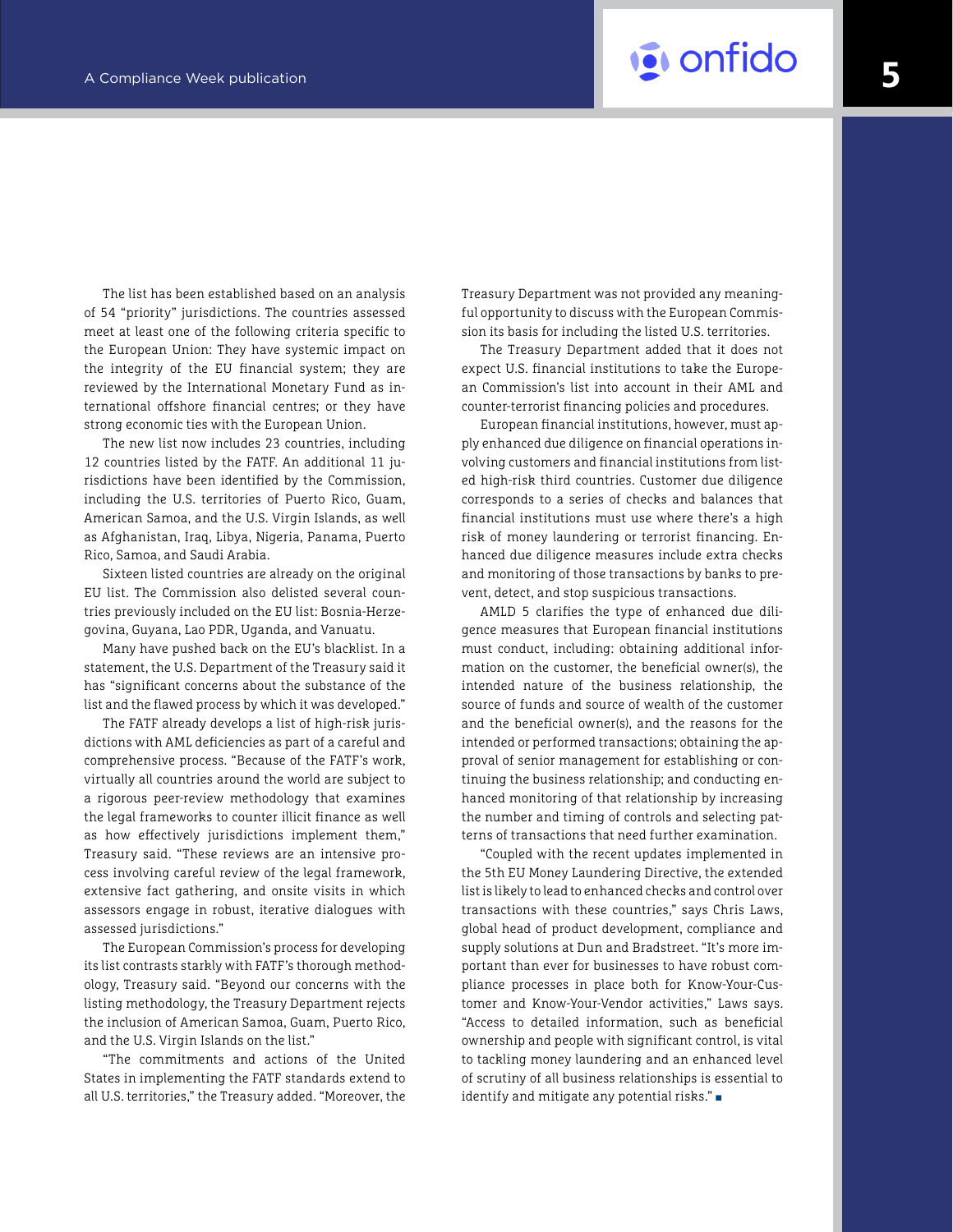### **6** e-Book

# **Regulators give nod to AI, emerging tech for AML**

Federal bank regulators are encouraging banks to use Artificial Intelligence and other emerging technologies to bolster their AML compliance programs. **Joe Mont** reports.

Ith what has the potential to acceler-<br>technologies—including artificial in-<br>telligence maghine learning and rebetic processes ate and expand the use of emerging telligence, machine learning, and robotic process automation—federal banking regulators and the Treasury Department's Financial Crimes Enforcement Network have issued a joint statement intended "to encourage depository institutions to consider, evaluate, and responsibly implement innovative approaches to meet their Bank Secrecy Act/anti-money laundering compliance obligations."

The Board of Governors of the Federal Reserve System, the Federal Deposit Insurance Corporation, FinCEN, the National Credit Union Administration, and the Office of the Comptroller of the Currency recognized "that private-sector innovation, including adopting new technologies and finding new ways to use existing tools, can help banks identify and report money laundering, terrorist financing, and other illicit financial activity."

"New technology, such as artificial intelligence and machine learning, can provide better strategies for banks of all sizes to better manage money-laundering and terrorist-financing risks, while reducing the cost of compliance," FDIC Chairman Jelena McWilliams said in a statement.

Financial institutions are becoming increasingly innovative and sophisticated in their approaches to BSA/AML compliance, commensurate with their risk profiles, the regulators wrote. For example, some banks and credit unions are experimenting with digital identity technology to enhance their programs.

In response, each of the federal banking regulators has established, or will establish, programs to support the implementation of responsible innovation and new technology in the financial system. "While bank management should continue to follow existing protocols for communication with their respective regulators, these projects and offices may serve as points of contact to facilitate communication related to innovation and new technology," they wrote.

The joint statement, issued on Dec. 3, is the second statement resulting from a working group formed by the agencies and Treasury's Office of Terrorism and Financial Intelligence that focuses on improving the effectiveness and efficiency of the BSA/AML regime. On Oct. 3, they issued a joint statement that gave situational consent for inter-bank data sharing.

In the latest guidance, released on Dec. 3, regulators added that they "will not penalize or criticize banks that maintain effective BSA/AML compliance programs commensurate with their risk profiles but choose not to pursue innovative approaches." While banks are expected to maintain effective BSA/AML compliance programs, they will not advocate a particular method or technology.

The statement stressed that the implementation of innovative approaches in BSA/AML compliance programs will not result in additional regulatory expectations.

"Pilot programs undertaken by banks, in conjunction with existing BSA/AML processes, are an important means of testing and validating the effectiveness of innovative approaches," the multi-regulator statement says, adding that while they may provide feedback, pilot programs in and of themselves "should not subject banks to supervisory criticism even if they ultimately prove unsuccessful."

Likewise, pilot programs that expose gaps in a BSA/AML compliance program will not necessari-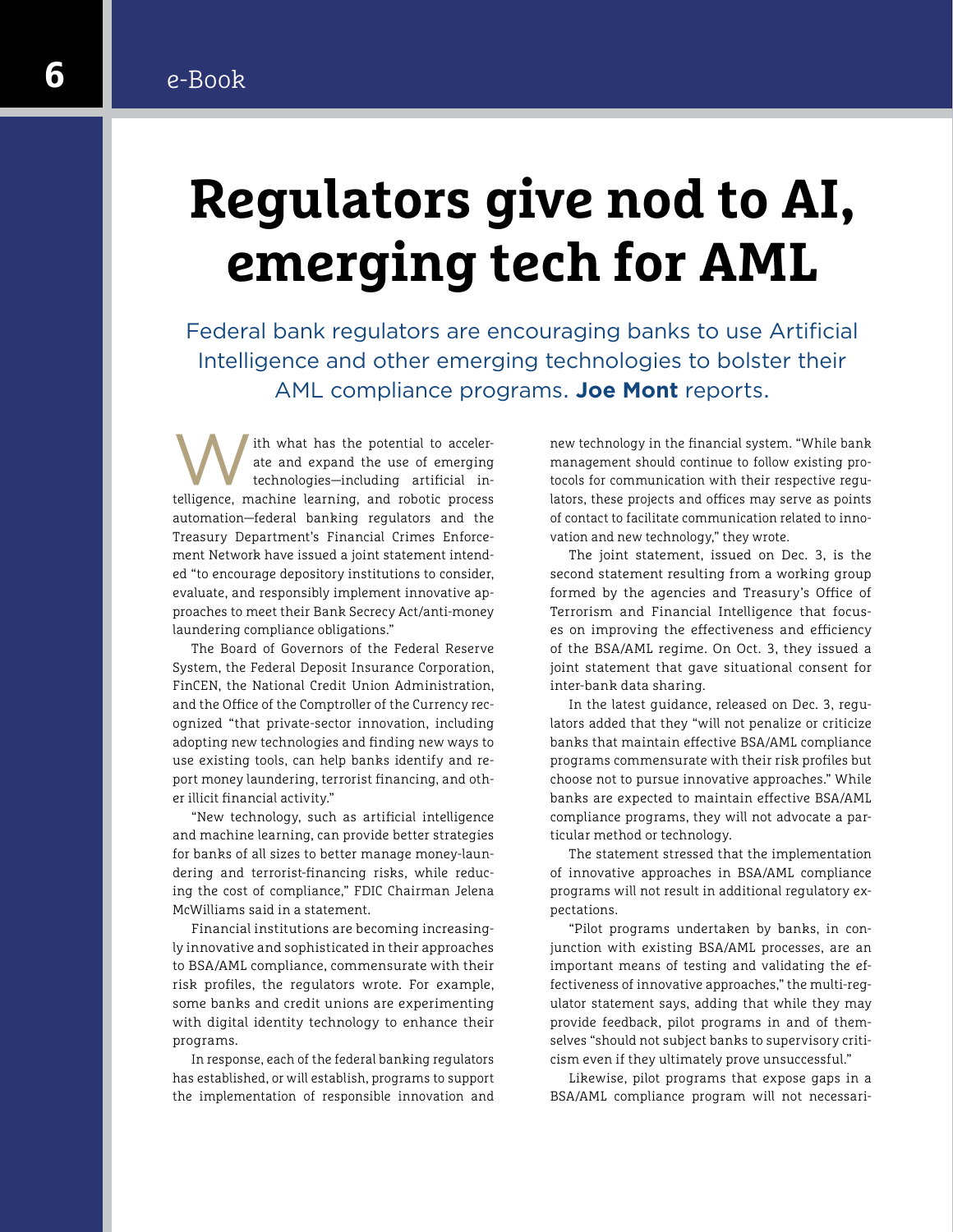# A Compliance Week publication **7**<sup>2</sup> **A Compliance Week publication**

ly result in supervisory action with respect to that program. "When banks test or implement artificial intelligence-based transaction monitoring systems and identify suspicious activity that would not otherwise have been identified under existing processes, [we] will not automatically assume that the banks' existing processes are deficient," it added. In these instances, regulators will assess the adequacy of banks' existing suspicious activity monitoring processes independent of any results from the pilot program.

Nevertheless, banks must continue to meet their BSA/AML compliance obligations and ensure the ongoing safety and soundness of the institution.

"Bank management should prudently evaluate whether, and at what point, innovative approaches may be considered sufficiently developed to replace or augment existing BSA/AML processes," the regulators wrote.

Management must also consider and address other factors including, but not limited to, information security issues, third-party risk management, and compliance with other applicable laws and regulations, including those related to customer notifications and privacy. Bank management should be prepared to discuss these evaluations with their respective regulators.

To the "extent necessary and appropriate," Fin-CEN says it will consider requests for exceptive relief "to facilitate the testing and potential use of new technologies and other innovations, provided that banks maintain the overall effectiveness of their BSA/AML compliance programs."

#### **Compliance expectations**

Treasury Department Under Secretary Sigal Mandelker provided additional commentary on the push for AML technology upgrades during a Dec. 3 speech at the American Bankers Association' Financial Crimes Enforcement Conference.

When responsibly deployed, institutions experimenting with artificial intelligence and digital identity technologies are seeing increased efficiencies and improved effectiveness. "They have helped us identify potential front companies acting for North Korea and Iran," he said. "I have also heard encouraging reports that new technologies are helping banks reduce the rate of false positive alerts, which can free up resources to focus on more impactful activities."

The recent regulatory statement recognizes "the value of trial and error," Mandelker added, reiterating that innovative pilot programs in and of themselves should not subject banks to supervisory criticism, even if those ultimately prove unsuccessful. Likewise, pilot programs that expose gaps in an AML compliance program "will not necessarily result in supervisory action with respect to that program."

The Treasury Department is also encouraging its international partners "to take urgent action to strengthen their AML/CFT frameworks for virtual currency and other related digital asset activities," he said. "The lack of AML and Combating the Financing of Terrorism (CFT) regulation of virtual currency exchangers, hosted wallets, and other providers and, indeed, of the broader digital asset ecosystem across jurisdictions exacerbates the associated money laundering and other illicit financing risks."

While the United States "regulates, supervises, and brings enforcement actions relating to virtual currency and other digital asset financial activity, many more countries must follow suit," he said, adding that this is a priority of international outreach, including through the Financial Action Task Force.

#### **Expectations in enforcement actions**

Mandelker took the opportunity to address how new technology will be considered in an enforcement context.

"I know from my time in the private sector that the compliance community parses every single word that comes out of a government agency, especially as part of an enforcement action," he said. "That is a good thing. It means that compliance professionals care about getting it right. At the same time, it is incumbent upon us as regulators and policymakers to help you in that effort by making our expectations clear."

For example, to aid the compliance community in strengthening defenses against sanctions viola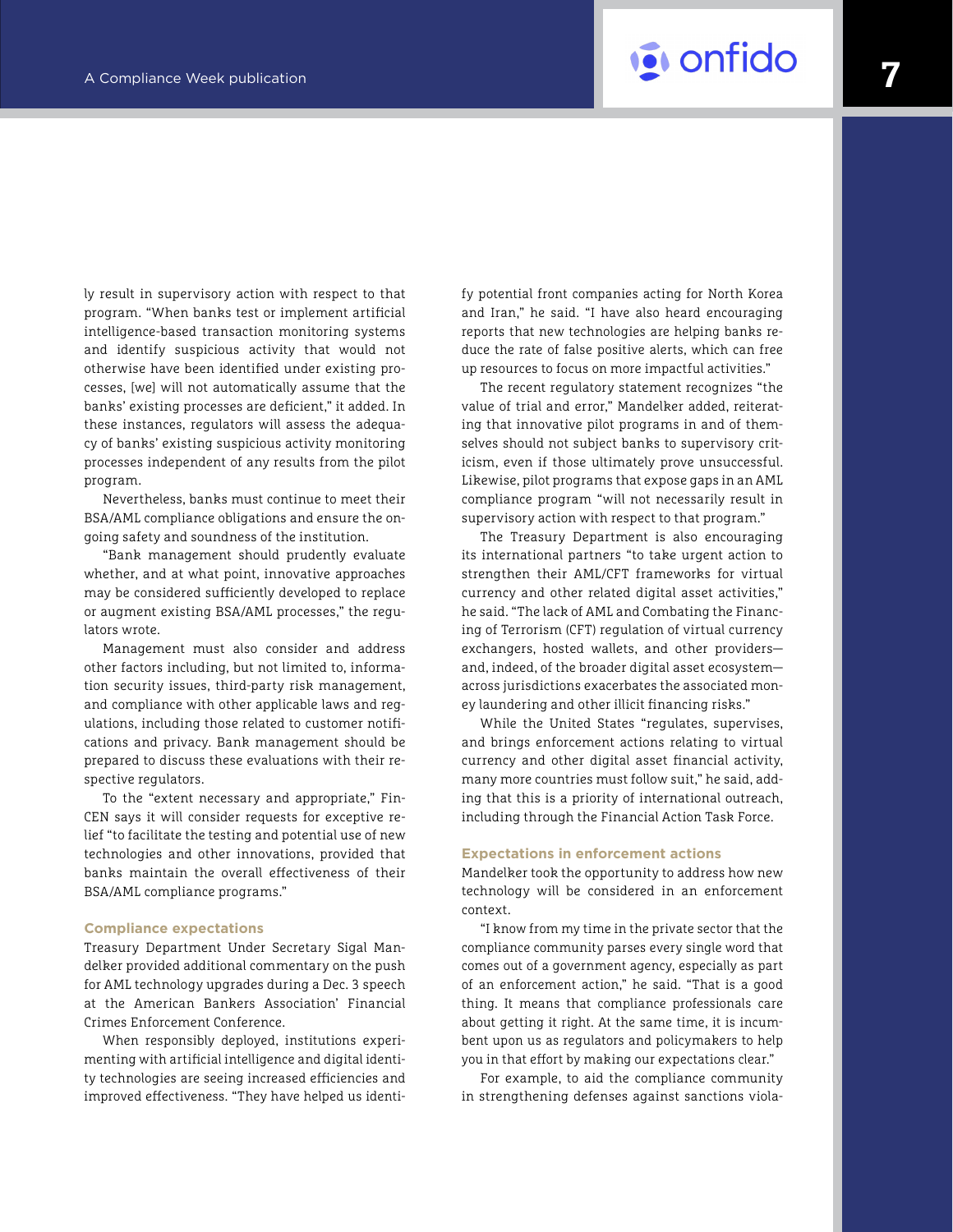tions, Treasury's Office of Foreign Assets Control will be detailing the hallmarks of an effective sanctions compliance program. Among those qualities:

- » ensuring senior management commitment to compliance;
- » conducting frequent risk assessments to identify and mitigate sanctions-specific risks within an institution and its products, services, and customers;
- » developing and deploying internal controls, including policies and procedures, to identify, interdict, escalate, report, and maintain records pertaining to activity prohibited by OFAC's regulations;
- » testing and auditing to identify and correct weaknesses and deficiencies; and
- » ensuring all relevant personnel, particularly those in high-risk areas or business units, are provided tailored training on OFAC obligations and the compliance program.

"Going forward, these types of compliance commitments will become an essential element in settlement agreements between OFAC and apparent violators," Mandelker said. "Implementation of these commitments will ensure that companies are aware of their OFAC obligations and dedicating sufficient time and resources towards compliance. These resources must go far beyond merely screening the Specially Designated Nationals and Blocked Persons List."

#### **Moving in the right direction**

The multi-regulator policy on technology improvements to AML programs was an "unprecedented step" and "great news for banks, who until now have been forced to use antiquated detection systems that generate tens of thousands of alerts each month with 90-plus percent false positive rates, and often fail to identify real crimes," says James Heinzman of ThetaRay, a global cyber-security and big data analytics company that offers an AI solution for financial crime and fraud detection.

"I think the regulators clearly acknowledged that the existing systems just aren't working, and they have to do something different," Heinzman says. The new guidance, he says, will encourage new technology by making it clear that adoption will not necessarily trigger new liabilities for executives in general, and CCOs specifically.

"A concern banks had was if they bring in this new technology, and it finds a bunch of bad stuff that they can't find with existing systems, were they going to get in trouble? Were they going to come in and say, 'Well, you should have found this stuff earlier?' I think the regulators really understood those concerns," Heinzman says. "That is why this is really important guidance. They have recognized that banks struggle with legacy technologies that are not working."

Heinzman notes that the regulatory stance regarding enhancing existing controls with new technologies offers a path for banks to test emerging technologies "to find the ones that really work and leverage them to replace the legacy technology over time."

"Banks are transforming their back offices and moving on to digital platforms," he adds. "When they do that, are they going to carry a 20-year-old legacy system that gets bolted onto a very shiny new digital platform? Probably not. There's a lot of compatibility issues."

Regulators have "given banks some latitude to try different approaches for achieving compliance," Heinzman says. Legacy systems "are flooding banks with false positives and SARs, but a large portion of them are not relevant."

"Compliance isn't the number of Suspicious Activity Reports that you file. Compliance is about finding the bad guys and stopping the activity," he adds, touting the benefits of cutting-edge technology. "We are selling technology, but it's not about the technology. It's not about math. It's not about algorithms. It is really about how we stop human traffickers, terrorists, and drug cartels. How do we stop them from exploiting our financial institutions to launder money and finance financial crime? That's the bottom line." ■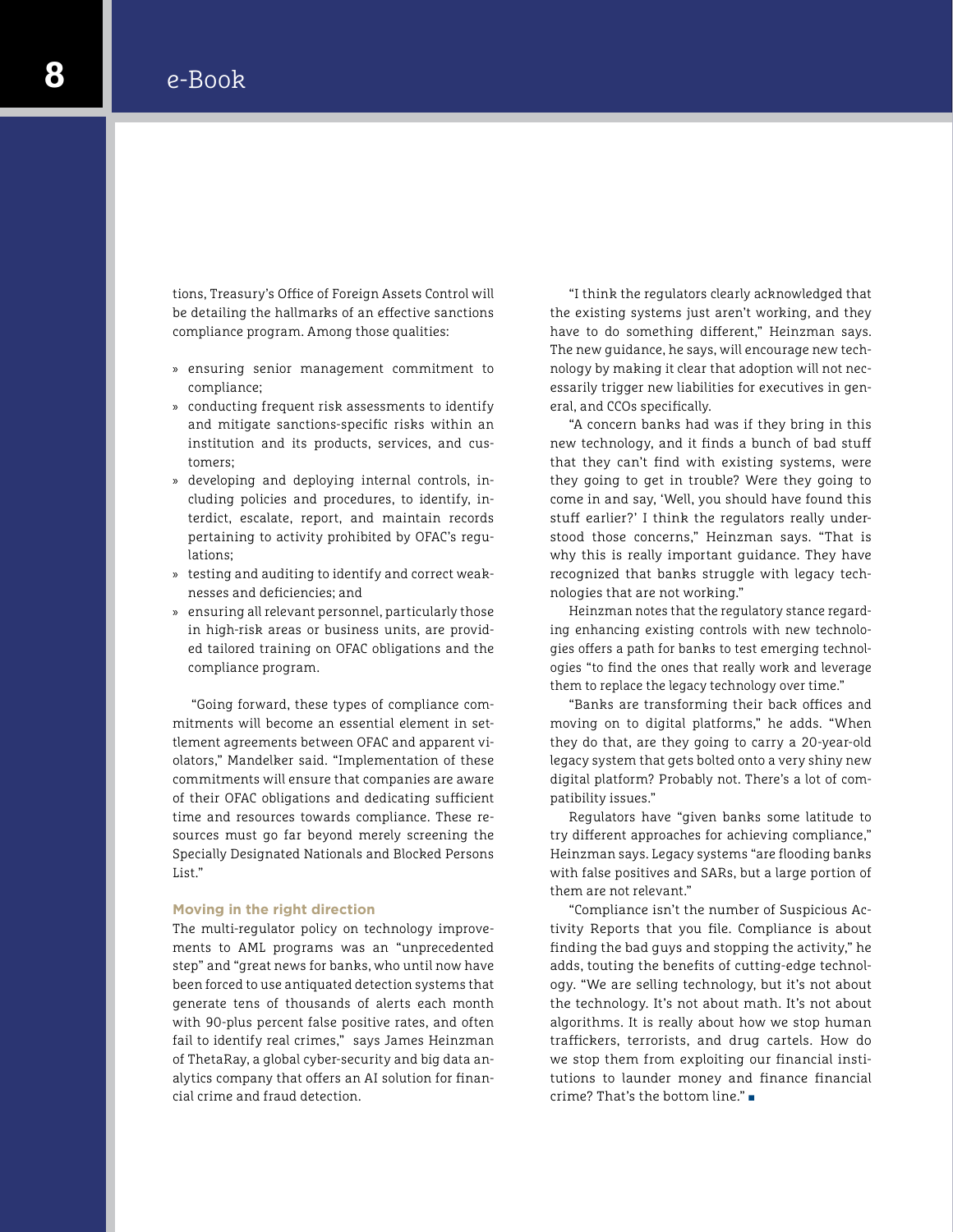# **AI in decision making and accountability**

### **Neil Hodge** explores AI's impact on corporate decision making.

**BRUSSELS—**EU data regulators increasingly concerned that management accountability will be impaired if firms delegate too much of their responsibility for decision making to machines. They also admit that this "grey area" presents problems for them about how best to hold companies to account if algorithms, AI, and machine-learning technologies are largely responsible for how personal data is used (or misused).

Speaking at the 40th International Conference of Data Protection and Privacy Commissioners in October, U.K. Information Commissioner Elizabeth Denham said that companies' ability to ensure transparency, fairness, and accountability "remain core" to how personal data is used—and protected—in the digital world, adding that "regulators can't tackle these issues on our own." She also said that firms need to "think seriously" about how they explain to customers and stakeholders that machines are in charge of how people's data is used and for what purpose.

"Companies need to explain to customers, their boards, investors, and regulators why algorithmic solutions are being used to make important decisions, and to what extent," said Denham. "They also need to explain what controls are in place to ensure that the decisions made due to these algorithms are in the company's best interests and that personal data is not being misused in the process." She added: "few companies think about this, currently."

Giovanni Buttarelli, European Data Protection Supervisor, had earlier told attendees at the conference of the need to understand the ethics behind increased around AI usage and how technologies use data to inform decision making. "We are fast approaching a period where design, deployment, and control of new technologies and technological processes are delegated to machines," he warned.

Buttarelli flagged several areas in which algorith-

mic decision making has been left to machines, such as in killer drones and criminal sentencing, and by social media companies "whose unaccountable algorithmic decision making has been weaponised by bad actors in ethnic conflict zones, with at times appalling human consequences, notably in Myanmar."

Regulators have already agreed a response. On 23 October data commissioners from several EU member states, as well as Canada, Hong Kong, Argentina, and the Philippines, agreed to a set of guiding principles regarding ethics, monitoring, and enforcement on AI. These underlined that developments and increased use of the technology need to ensure fairness, transparency, and accountability and that users must retain control over their own data.

Leading tech companies are beginning to question their use of personal data, as well as how technology uses it. Apple CEO Tim Cook told attendees that "advancing AI by collecting huge personal profiles is laziness, not efficiency" and said that "platforms and algorithms that promised to improve our lives can actually magnify our worst human tendencies."

In May, Facebook announced that it's testing a tool called "Fairness Flow" that it hopes can determine whether a machine learning algorithm is biased against certain people based on race, gender, or age.

Pascale Fung, professor at the Department of Electronic & Computer Engineering, Hong Kong University of Science and Technology, urged caution when considering regulating algorithms and their development and use.

"When people talk about regulating algorithms, I don't know what they mean," she said. "In terms of design, the same algorithms that have influenced politics on social media are technically similar in many ways to those that are being used to develop breakthroughs in medicine and research. We must not regulate for the sake of regulating. In the long run that can be just as harmful." ■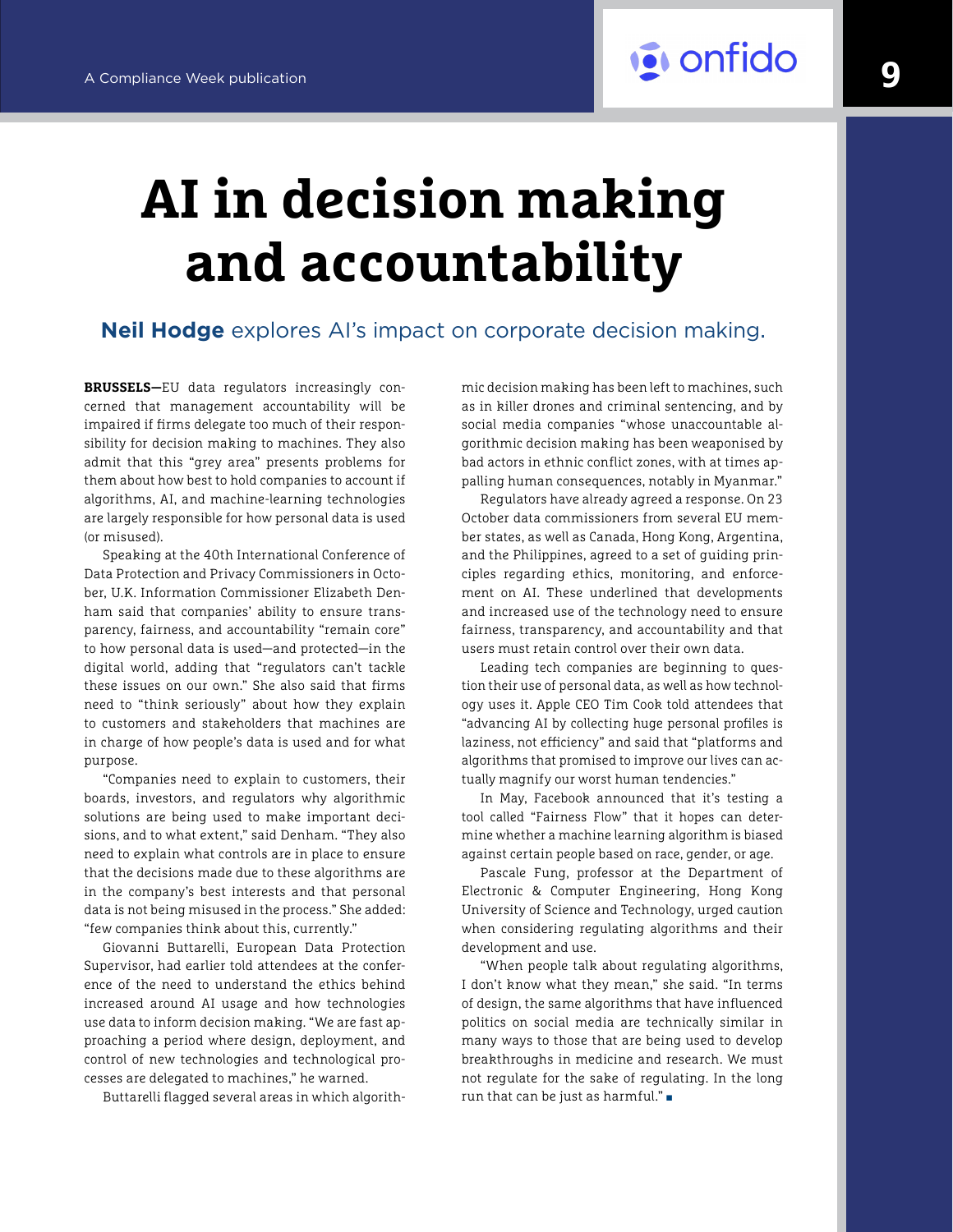### **10** e-Book



# **U.S. considers export controls for AI**

The Commerce Department is proposing what may end up being the government's first regulatory regime for the use of artificial intelligence technology, writes **Joe Mont**.

The commerce Department is proposing initiatives<br>that could impose the government's first<br>regulatory regime for the use of a rificial intelligence merce Department is proposing initiatives regulatory regime for the use of artificial intelligence technology. Other cutting-edge technologies are also under consideration for enhanced export controls, according to a recently published advance notice of proposed rulemaking (ANPR).

The Commerce Department's Bureau of Industry and Security controls the export of "dual-use and less sensitive military items" through export regulations, described in the Defense Production Act of

1950. These responsibilities include the Commerce Control List.

Congress, with the Export Control Reform Act of 2018 (ECRA), authorized the Commerce Department to establish appropriate controls on "emerging and foundational technologies." Under the Act, these technologies are defined as those essential to the national security of the United States and are not already described in the Defense Production Act. Emerging and foundational technologies, as mandated by the ECRA, will be determined by an interagency process that considers both public and clas-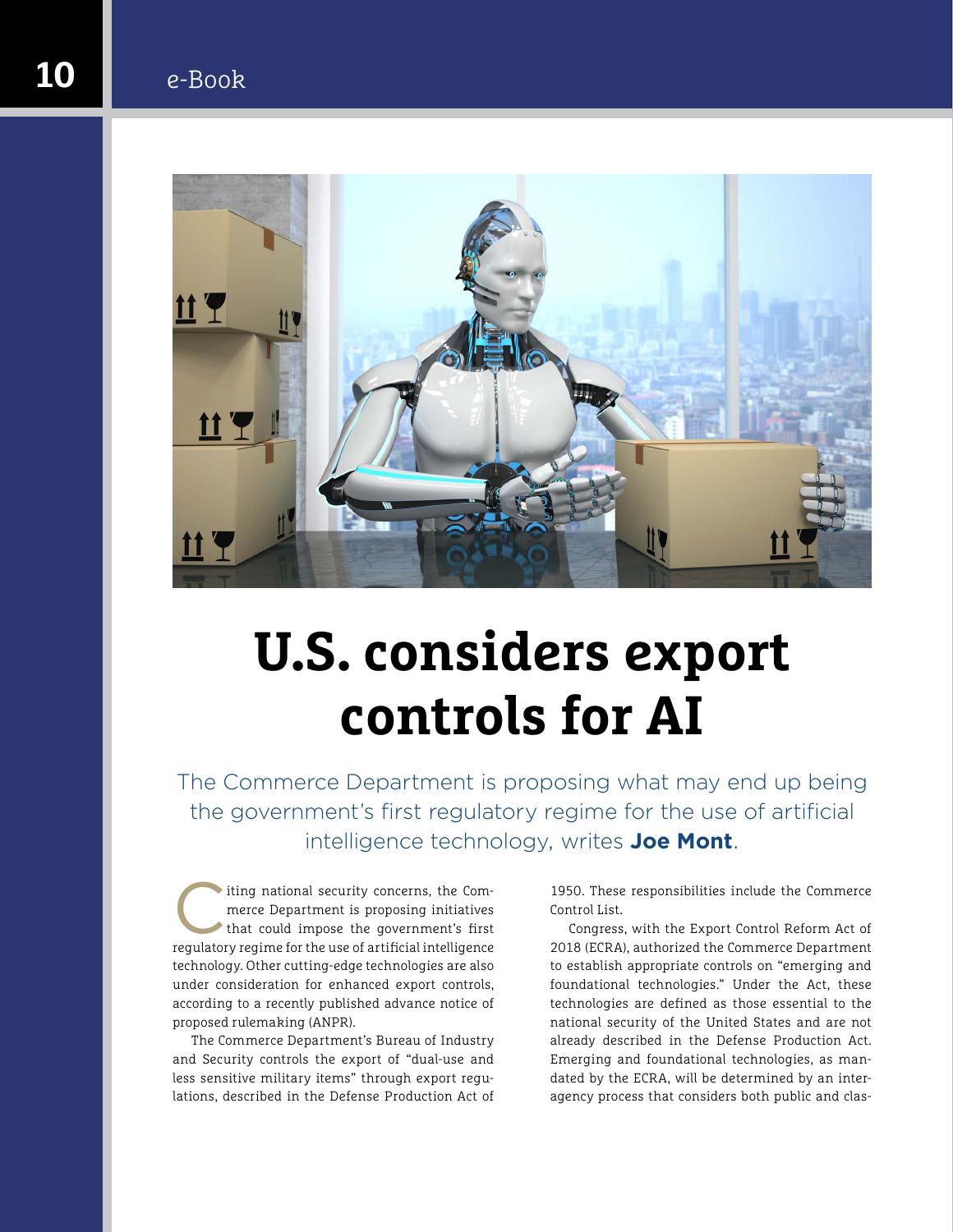# A Compliance Week publication **1111 1111 1111 1111 1111 1111 1111 1111 1111**

sified information, as well as information from BIS' Emerging Technology Technical Advisory Committee and the Committee on Foreign Investment in the United States (CFIUS).

In identifying these technologies, the review process must consider: the development of emerging and foundational technologies in foreign countries; the effect export controls may have on the development of these technologies in the United States; and the effectiveness of export controls on limiting the proliferation of the technologies in foreign countries.

Once identified, the Commerce Department has authority to establish controls on the export, re-export, or transfer (in-country) of these technologies. In determining the appropriate level of export controls, it must consider the potential end-uses and end-users of the technology and countries to which exports from the United States are restricted. While there is discretion to set the level of export controls, at a minimum they must require a license for the export of emerging and foundational technologies to countries subject to a U.S. embargo.

"Controls on exports of technology are a key component of the effort to protect sensitive U.S. technology, [and] many sensitive technologies are listed on the CCL, often consistent with the lists maintained by the multilateral export control regimes of which the U.S. is a member," the ANPR, published in the Federal Register in November 2018, says. "Certain technologies, however, may not yet be listed on the CCL or controlled multilaterally because they are emerging technologies. As such, they have not yet been evaluated for their national security impacts."

The notice of proposed rulemaking seeks public comment on the criteria for identifying emerging technologies that are essential to U.S. national security. Due by Dec. 19, they "will help inform" the process, expected to result in proposed rules for new Export Control Classification Numbers on the Commerce Control List.

Specific emerging technologies the Commerce Department wants to evaluate on the basis of "whether they are essential to the national security of the U.S.," include:

- » Artificial intelligence and machine learning technology;
- » AI cloud technologies and chipsets;
- » biotechnology, genetic engineering, and neurotech;
- » computer vision (object recognition, image understanding);
- » speech and audio processing (speech recognition and production);
- » natural language processing (machine translation);
- » audio and video manipulation (voice cloning);
- » Position, Navigation, and Timing (PNT) technology;
- » microprocessor technology, such as Systems-on-Chip (SoC) or Stacked Memory on Chip;
- » data analytics technology, including visualization and context-aware computing;
- » micro-drone and micro-robotic systems;
- self-assembling robots and molecular robotics;
- » brain-computer interfaces; and
- » advanced surveillance technologies, such as: faceprint and voice-print technologies.

Public comments are sought on the following:

- » How to define emerging technology to assist identification of such technology in the future.
- » Criteria to apply to determine whether there are specific technologies, within the identified general categories (or otherwise), that are important to U.S. national security.
- » The development status of these technologies in the United States and other countries.
- » The impact specific emerging technology controls would have on U.S. technological leadership.

In addition, the Commerce Department is actively seeking "any other approaches to the issue of identifying emerging technologies important to U.S. national security," including the stage of development or maturity level of an emerging technology, that would warrant consideration for export control. ■